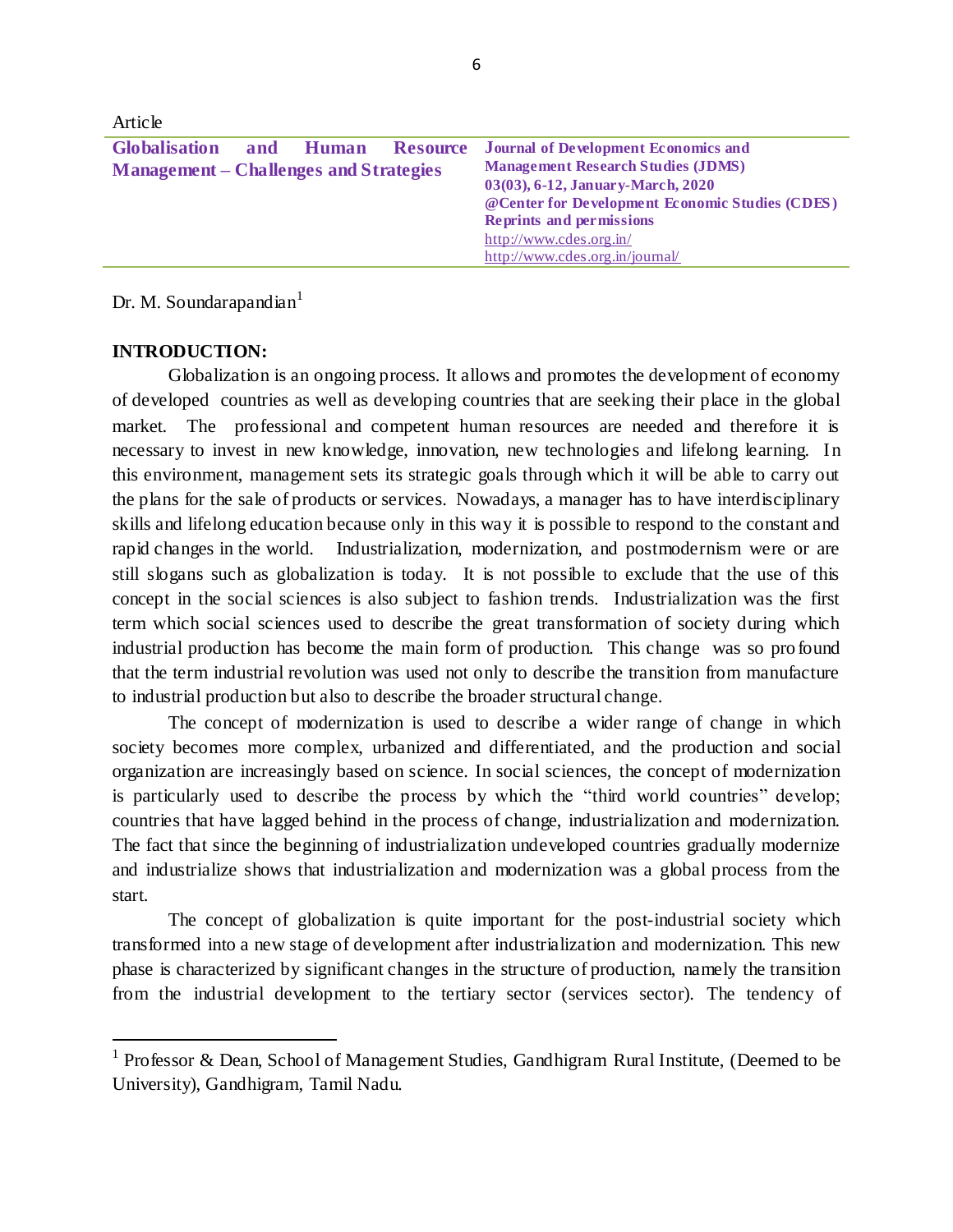globalization was inherent (present) in the processes of industrialization and modernization. Conceptually, industrialization and modernization cannot be equated with the notion of globalization. The industrialization and modernization can be developed in an isolated social system, such as a nation-state or any part of the world.

Globalization, on the other hand, is a process of industrialization and modernization, which is expanding globally and has an integrating function. Therefore, it is necessary to should draw attention to higher education and new technologies because only in this way will its economy be competitive and able to engage in the process of globalization. Management plays a key role in the globalization process because their decisions contribute to the creation of a global image because consumer habits transcend national boundaries. An attempt has been made to analyse the role of globalisation in the Human Resource Management (HRM) and its challenges and strategies for strengthening the HRM practices under global economy.

## **NEED OF GLOBALISATION IN HUMAN RESOURCE MANAGEMENT:**

The following factors are the need of globalisation in Human Resource Management:

#### **Shortage of Talent in Developed Countries**

Despite the current economic downturn and unemployment, most developed countries, including the United States, Germany and Japan will face long term talent shortages mainly due to ageing and the retirement of baby boomers. There are more workers retiring than entering the labor force in these countries. By 2020, for every five retiring workers, only four new workers will join the labor force in most developed countries. According to one estimate the United States will need to add 26 million workers to its talent pool by 2030 to sustain the average economic growth of the two past decades (1988-2008) unless a technological breakthrough replaces manpower, while Western Europe will need to add 46 million employees (World Economic Forum, 2010).

The shortage of workers is predicted across most industries, including manufacturing, construction, transport and communications, trade, hotel and restaurants, financial services, IT and business services, health care, public administration, and education.

## **Availability of Low Cost Labor from Emerging Countries**

The opportunity has never been greater for multinationals to attract top talent from emerging countries, such as Brazil, Russia, India and China, or to outsource work to these countries. Global population growth differs greatly between developed and developing countries. In the developed countries, USA, EU, and Japan, the current annual rate of growth is less than 0.3 per cent, while in the rest of the world the population is increasing almost six times as fast. According to McKinsey Global Institute, there are approximately 33 million potential professionals in emerging markets and they are growing very quickly. The stock of suitable,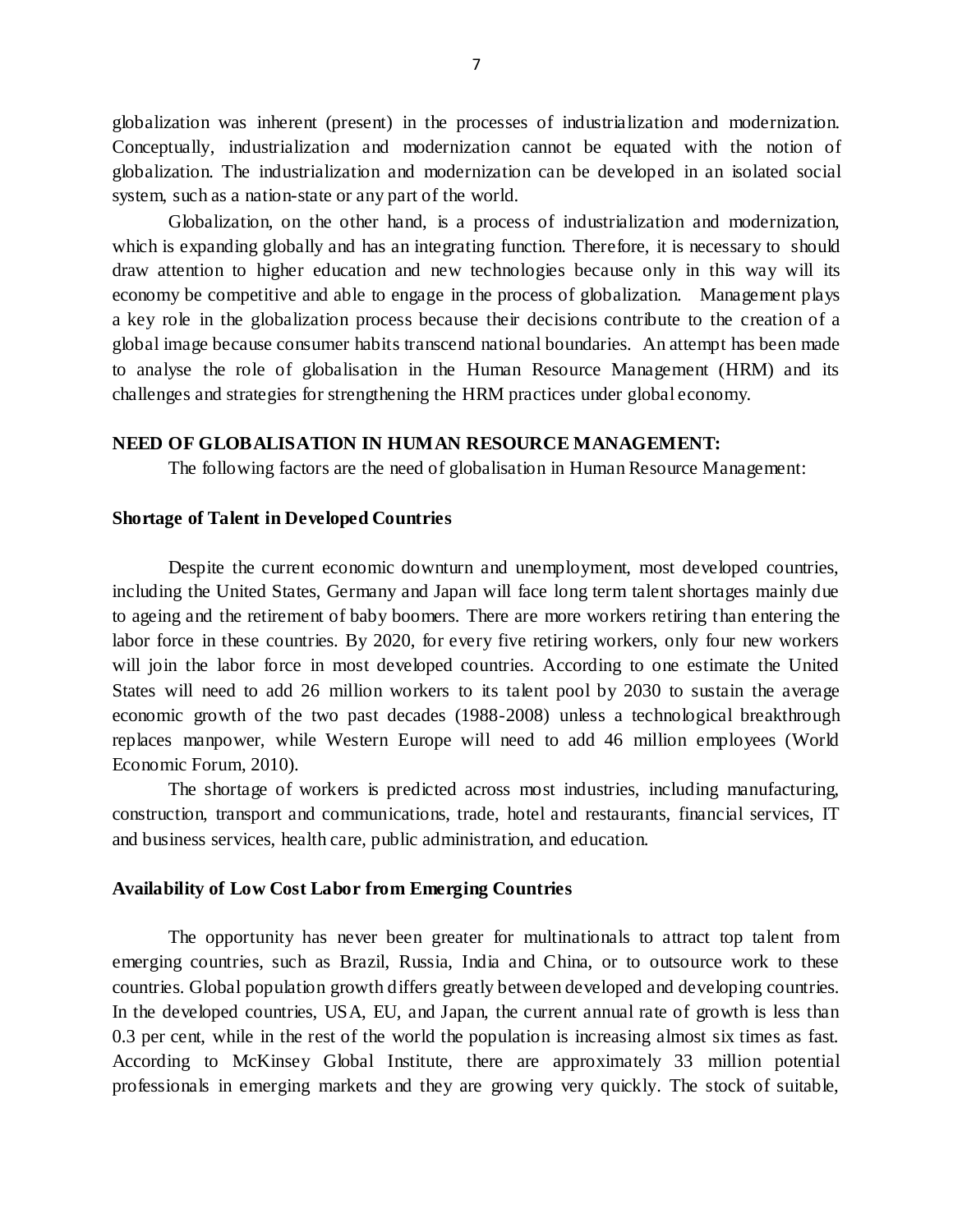young professional talent in emerging markets is growing at 5.5 per cent annually, while the number in developed countries is growing at just 1 per cent annually. The total number of university-educated workers in low-wage countries far exceeds the number for higher wage countries.

Currently, India produces as many young engineers as the United States, and China produces more than twice as many. Russia produces 10 times as many finance and accounting professionals as Germany. According to the International Organization for Migration, there were an estimated 214 million international migrants in the world in 2010, and fifty-seven per cent of all migrants live in high-income countries (World Migration Report, 2010). The number of migrants is likely to grow exponentially in the coming years. Furthermore, the migration of workers and outsourcing of work would not be limited to unidirectional flow from emerging countries to developed countries.

## **Technological Progress:**

Globalization is made possible by the development of cost effective, yet very powerful technologies, including the Intra- and internet, enterprise resource planning system, data warehouse, data mart, and data analytics. Friedman defined globalization a whole set of technologies and political events converging–– including the fall of the Berlin Wall, the rise of the Internet, the diffusion of the windows operating system, the creation of a global fiber-optic network, and the creation of interoperable software applications, which made it very easy for people all over the world to work together— that leveled the playing field. It created a global platform that allowed more people to plug and play, collaborate and compete, share knowledge and share work, on a scale never seen before. Could computing and new advances in remote access and support technologies also seem to fuel globalization. Many service jobs, such as call centers, animation, transcription, and software development can be carried out remotely.

## **CHALLENGES OF GLOBALISATION:**

i.) Growing Needs of Talented Individuals:

The pool of talented individuals has been growing and is expected to continue to grow in the near future, mainly because of increased educational opportunities in emerging nations. In addition, the demand for such talent is likely to grow even faster in the same period. Based on data from 22 countries and 12 industries, a World Economic Forum study predicted that vast talent gaps between the supply and demand of highly skilled workers would appear by 2020 (World Economic Forum, 2011). The demand for talented people is growing not only from developed countries, but from the developing countries themselves as they pursue their own nation building.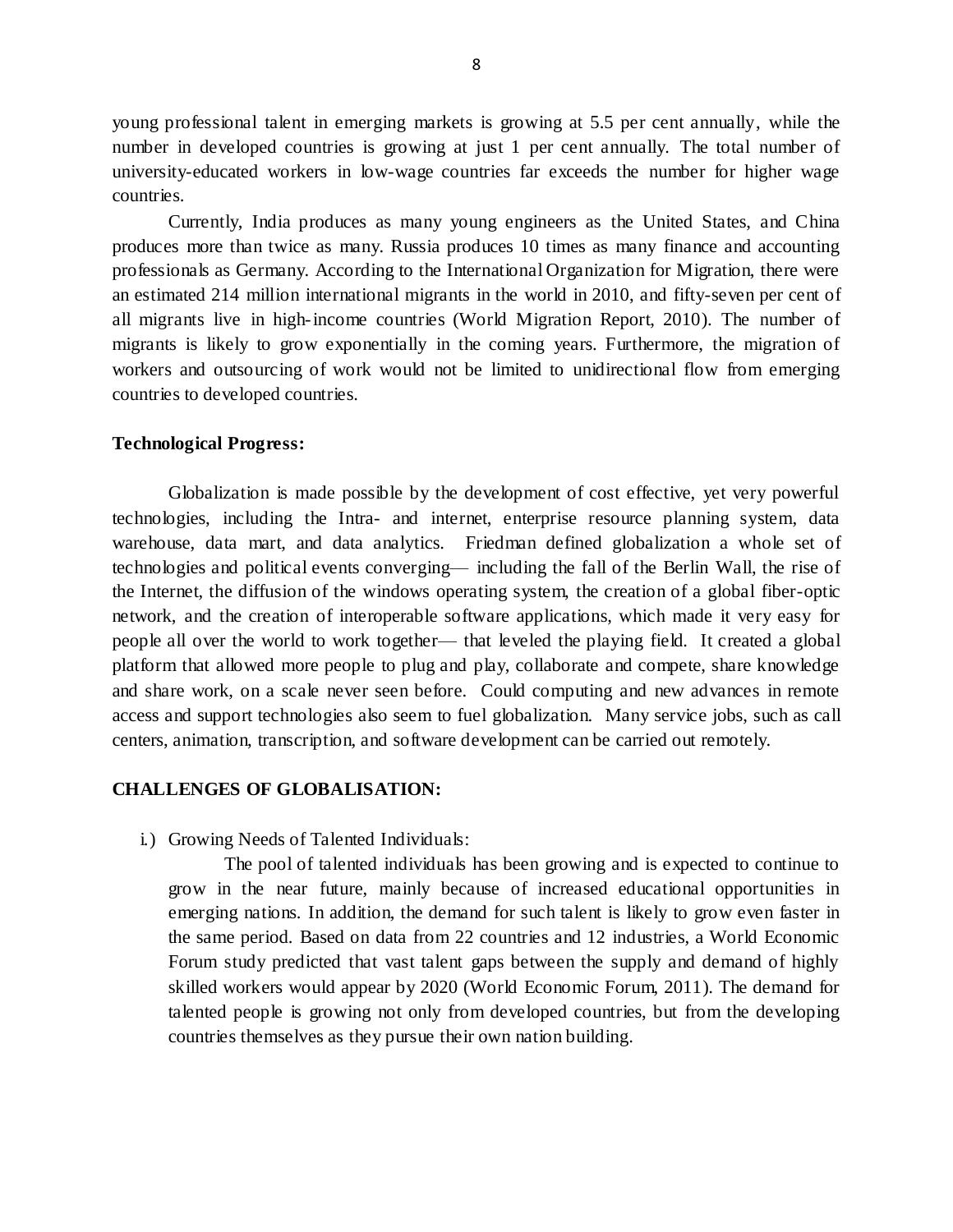ii.) Relocation and suitability of Graduates:

Human resource professionals at multinational companies in emerging markets such as China, Hungary, India, and Malaysia have reported in a recent survey that candidates for engineering and general-management positions exhibit wide variations in suitability. According to the McKinsey Global Institute, only 13 to 19 per cent of 33 million university graduates in developing countries are suitable to work in a multinational company, due to their lack of language skills, low quality of educational system, and lack of cultural fit. Also, only a fraction of these people are willing or able to relocate to foreign countries for employment.

iii.)Integrate Diverse value systems:

It also remains the biggest challenge for global organizations' human resource departments to manage a workforce diverse in culture and language skills, and distributed in various countries. It is critical that the businesses not only familiarize with local ways of doing business, and understand the needs of local consumers, but also develop a global mindset among their employees. Being at the center of globalization, multinational organizations need to learn to integrate diverse value systems and espouse shared global work values to create an environment, where workers are able to communicate a nd coordinate their activities to reach common goals. Human resources must play new roles and responsibilities in leading the organization in uncharted waters of globalization.

# **STRATEGIES UNDER GLOBALISATION IN HUMAN RESOURCE MANAGEMENT:**

#### **Strategic Business Partner and Change Agent**

Strategic business partner and Change agent functions are about leading and helping in formulating the organization's overall business strategy and to align human resource activities and initiatives with the organization's overall business strategy. Talent planning should be inextricably linked with strategic planning and, as such, regularly addressed by human resource executives. Companies need to develop leaders capable of generating growth and effectively managing a multicultural workforce. The human resource professional is skilled in acquiring business insight in order to predict changes, and make informed decisions at operational and strategic levels.

## **Partner with Frontline and Middle Managers**

One of the characteristic features of human resource literature is the pivotal role that has been given to frontline managers as a delivery point for a variety of employment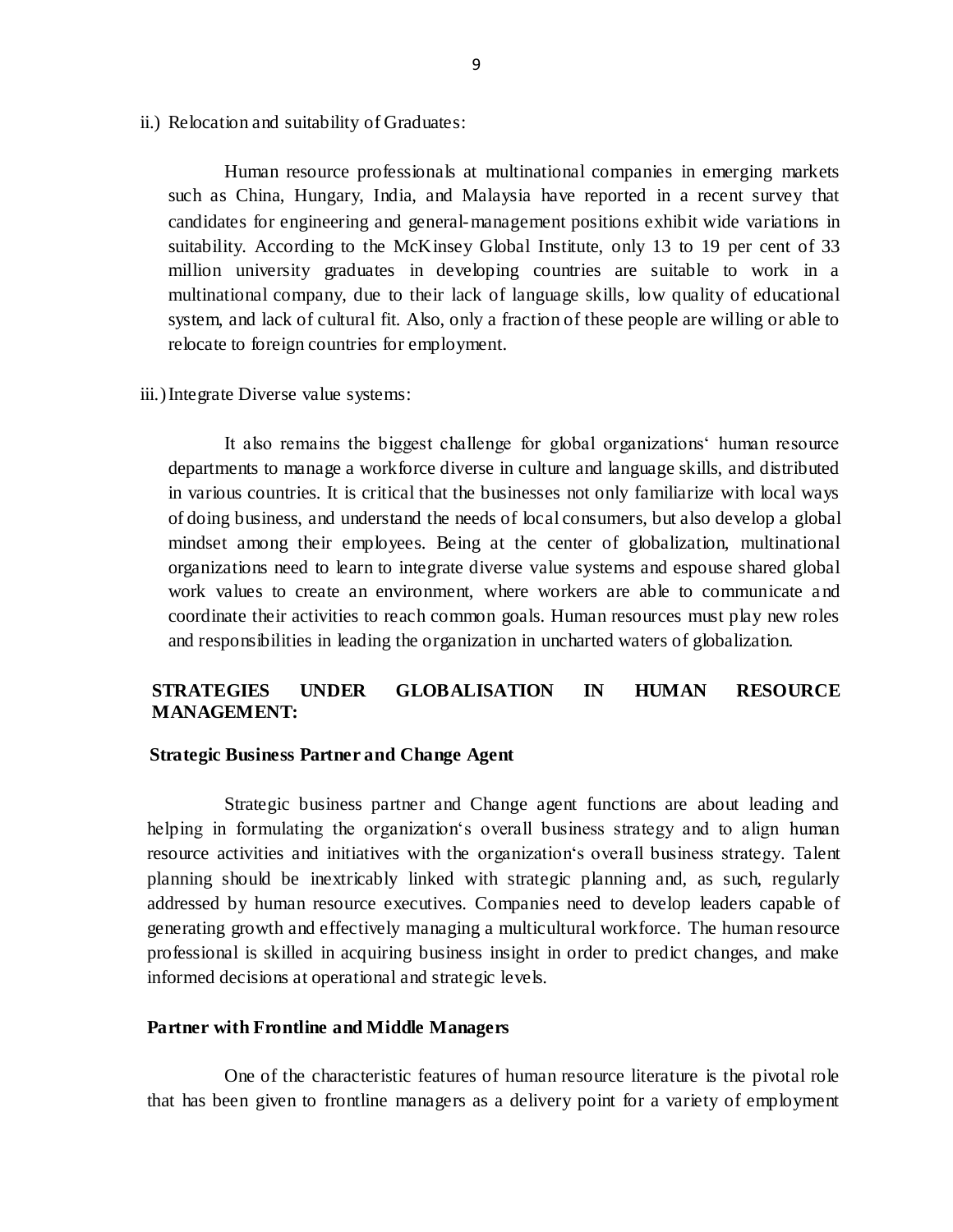policies that are intended to raise the performance of the workforce. The human resource role is to partner with frontline and middle managers to effectively acquire, develop and retain human capital for all business units in the company. Modern technology has made it possible to for human resource personnel and line managers to have virtual, without face-toface, meetings and communications.

## **Employee Advocate and Champion of Globalization**

As an employee sponsor or advocate, the human resource manager plays a pivotal role in organizational success via his knowledge about and advocacy of people. This advocacy includes expertise in how to create a work environment in which people will choose to be motivated, contributing, and happy. When employees are motivated they want to do their best work – not out of obligation but because their job matters to them, both professionally and personally. On the other hand, discipline comprises systems, policies, and practices that raise accountability. When motivation and discipline unite, employees are excited about, accountable for, and rewarded for their work. Workplace flexibility is expected to be on the rise in the future workplaces and thus, most of the interaction between human resource personnel and line managers or workers will be Virtual, without face-toface, meetings.

## **The Data Warehousing System**

A data warehouse is a decision support database that is maintained separately from the organization's operational databases. Operational databases contain data pertaining to each transaction while data warehouses contain summary data such as totals, counts, maximums and minimums. The data stored in a data warehouse is optimized for querying and data analysis. Data warehousing systems deals with design, implementation, and operations of a data warehouse including data extraction, data cleansing, data transformation, and loading of data from different sources. The system also includes metadata management, security management, backup and restore, and disaster recovery. Information Technology professionals are responsible overall for designing a data warehouse system that is optimal in storage and performance, while the human resource department is responsible for ensuring that each user in their group has the information in enough detail to do his or her job. Performance and usefulness oppose one another; thus, Information Technology and Human Resources departments need to find an optimal overall solution that is best in the long run for the organization as a whole.

### **The Business Analytics System**

Global Human Resource Information systems are generally very rich in business analytics applications, including Online Analytical Processing (OLAP), data mining, and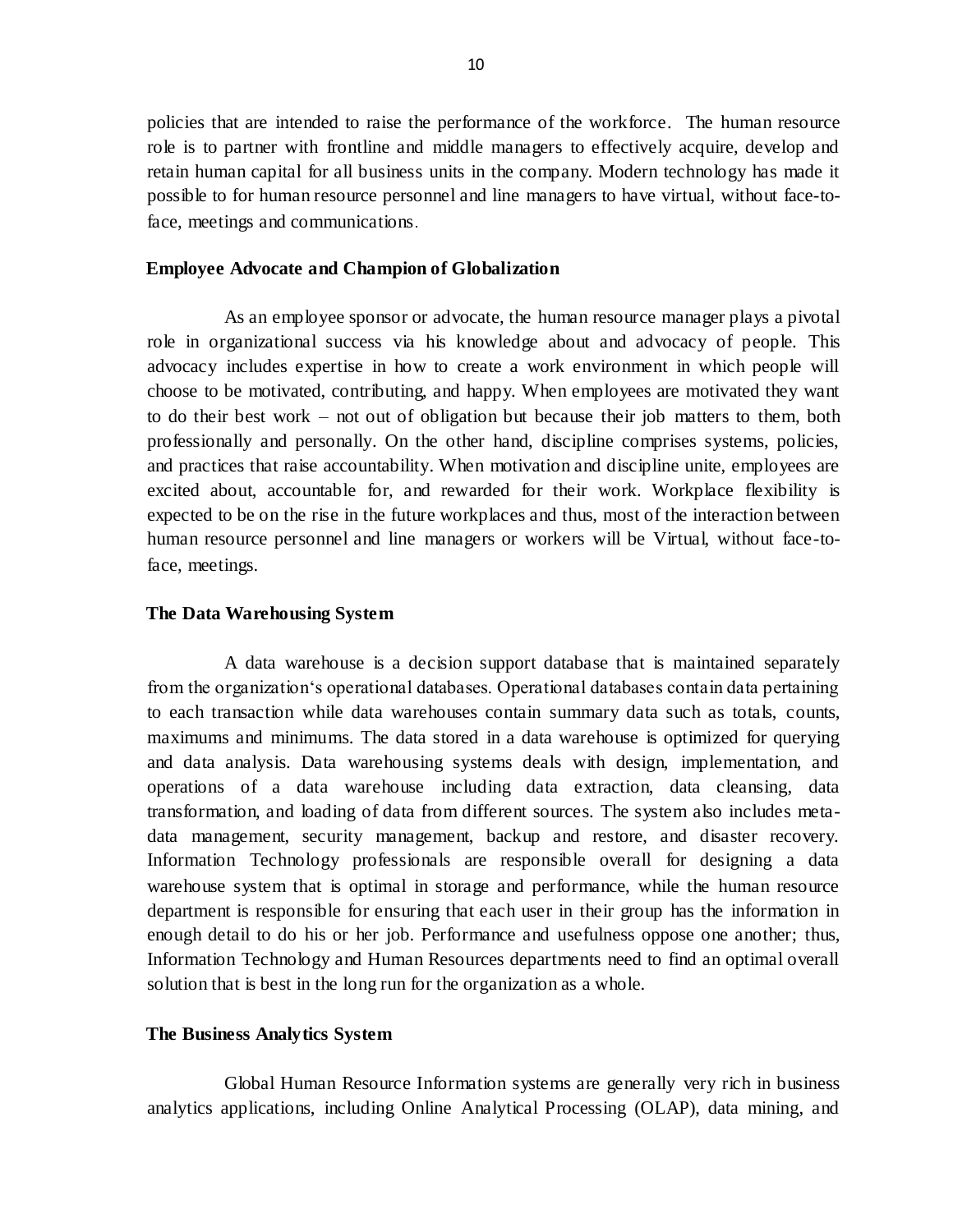advanced analytics applications based on statistics, forecasting and predictive analytic. OLAP applications can retrieve summary statistics (metrics), such as totals, averages, percentages, standard deviations, maximum, minimum of data measurements (facts) from multiple dimensional views. These applications are capable of performing several data retrieval operations, including Drill down, Roll up, and Slice and dice and allow users to view metrics based on different detail levels. By contrast, predictive analytics includes statistical, mathematical, and data mining analyst-guided (not automatic) techniques that do the exploration and analysis of large quantities of data in order to make decisions by forecasting the outcomes. Whereas OLAP and data mining focuses on past performance, predictive analytics forecasts behavior and results in order to guide specific decisions. If OLAP and data mining can elucidate what has happened and why, predictive analytics can advise on the appropriate response action.

## **The Information Delivery System**

The information delivery system gives business users the ability to access reports and continuously monitor performance of a project or entire organization at enterprise and lower levels. End users are also able to monitor key activities such as trends, metrics, and Key Performance Indexes (KPI) in easy-to-understand designs, such as configurable information portals, scorecards and dashboards. Depending on an individual's role and responsibility, he or she is presented with the trends, metrics, and KPI at appropriate aggregate levels. Some users can get to the lowest detail that exists in the warehouse.

## **CONCLUSION:**

Nowadays it is extremely important to take care of the business environment in the global market, along with potential development within the company. Globalization is part of the present and the management should focus on it despite its flaws and shortcomings. Adapting to the new conditions is necessary if one wishes to successfully operate and develop the company's products and services in the global market.

## **REFERENCES:**

- i.) Dainimir, Majoa corer, Daniel Bukovinski (2014): "Globalistaion and Management", ECONVIEWS, God.XXVII**,** br.2/2014, str:425-436.
- ii.) Adler, N.J. and Ghadar, F (1990): \_'Strategic Human Resource Management: A Global Perspective', in Pieper, R. (ed.) Human Resource Management in International Comparison. Berlin: de Gruyter
- iii.)BCG and WFPMA (2010): 'Creating People Advantage 2010 How Companies Can Adapt Their HR Practices for Volatile Times', The Boston Consulting Group and World Federation of People management Associations September.